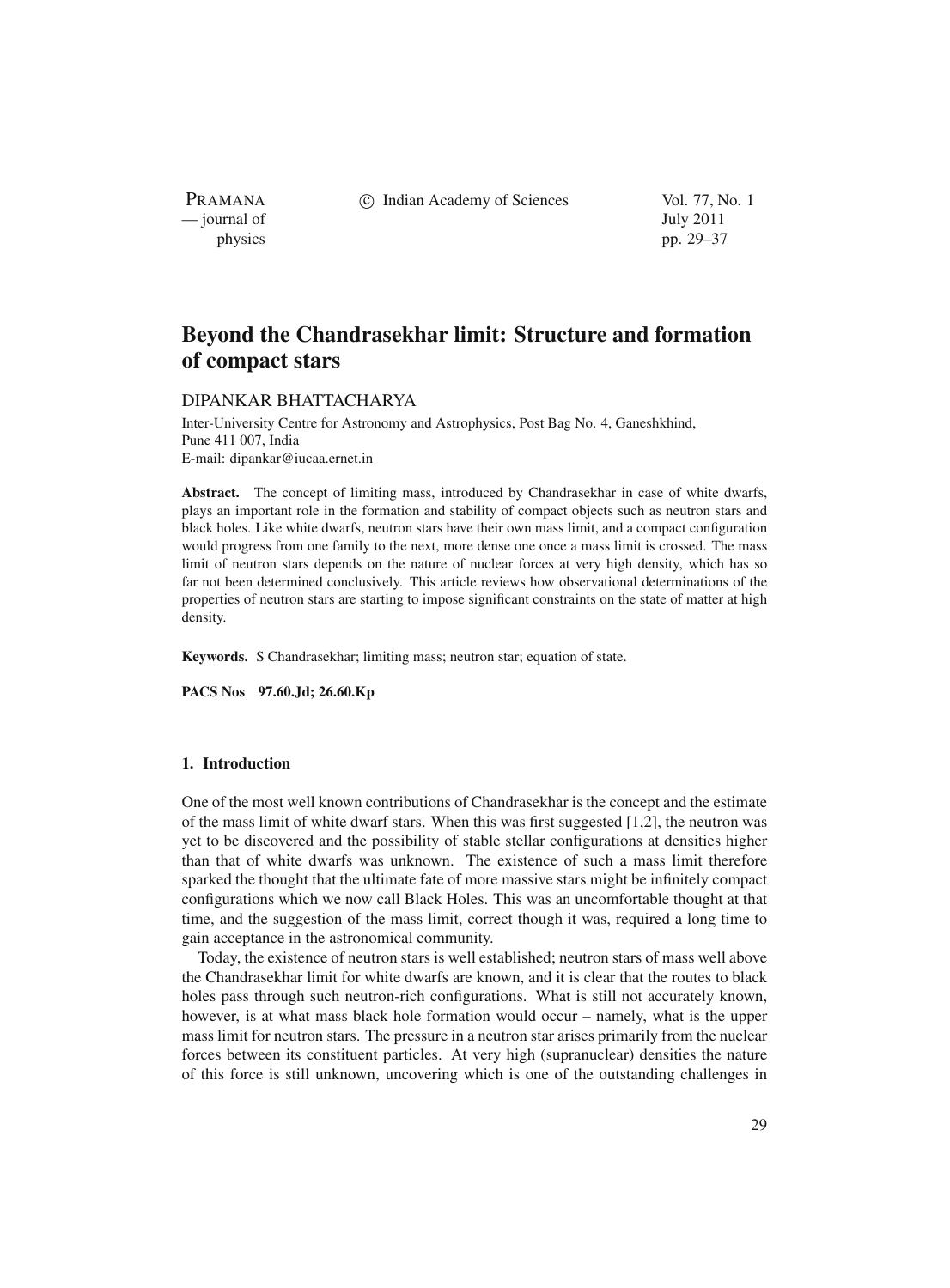fundamental physics today. Particle accelerators of progressively higher energies are making incremental progress towards the understanding of the nature of nuclear forces, and are laying the grounds for more sophisticated theoretical models. On the other hand, astronomical measurements of the properties of neutron stars are advancing to such degree as to significantly constrain the equation of state of high-density matter. This article will primarily be devoted to a discussion of the present state of astronomical constraints on the nature of dense matter.

# **2. The mass limit**

We begin this discussion with a review of the physics that determines the mass limit of compact stars. Compact stars represent the final products of stellar evolution. In the absence of energy generation, they derive their balance against gravity from sources other than thermal pressure. In the case of white dwarfs, the pressure is contributed by electron degeneracy and in the case of neutron stars, by a combination of neutron degeneracy and nuclear forces. Existence of yet another family of stars, called strange stars, have been proposed, the constituents of which are deconfined up, down and strange quarks [3]. In these the degeneracy pressure of quarks balances the configuration against the combined action of attractive interquark forces and gravity.

The general nature of these forces are such that more massive configurations are also more dense. With increasing density the Fermi momentum of the constituent particles rises, and at high enough densities they become relativistic. The change in the equation of state accompanying this is the reason behind the existence of the mass limit of white dwarfs which are configurations supported by electron degeneracy pressure.

At low densities, when the electron Fermi momentum  $p_F \ll m_e c$  ( $m_e$  is the electron mass and *c* is the speed of light), the equation of state (dependence of pressure *P* on density  $\rho$ ) takes the form  $P \propto \rho^{5/3}$ . But, as the particles become relativistic ( $p_F \gg m_ec$ ) this relation changes to  $P \propto \rho^{4/3}$ . As shown by Chandrasekhar [1,4] a polytropic stellar configuration with this latter equation of state has a unique mass, the limiting mass, which numerically evaluates to  $5.76M_{\odot}/\mu_e^2$ . Here  $\mu_e$  is the 'mean molecular weight per electron', defined as  $\rho/n_{\rm e}m_{\rm p}$ , where  $n_{\rm e}$  is the number density of electrons and  $m_{\rm p}$  is the mass of the proton. In his 1931 publication Chandrasekhar used a value of  $\mu$ <sub>e</sub>  $\approx$  2.5 and obtained a limiting mass of 0.91 $M_{\odot}$ . Later, a more realistic value of  $\mu_{\rm e} = 2$  has been commonly used [4], giving a value of  $1.44M_{\odot}$  to the upper mass limit of white dwarfs, now referred to as the 'Chandrasekhar limit'.

Being the maximum mass of configurations supported by electron degeneracy, the Chandrasekhar limit also plays a vital role in the formation of more compact configurations. At the centres of stars massive enough to undergo all stages of nuclear fusion, inert iron cores form which are supported by electron degeneracy pressure. Nuclear fusion in the surrounding shells continues to add mass to this core. Once its mass exceeds the Chandrasekhar limit, a rapid gravitational collapse ensues, forming a neutron star and expelling the surrounding envelope in a supernova explosion. Some mass from the envelope may fall back on the neutron star, increasing its mass further. If the total mass of the final remnant exceeds the limiting mass of a neutron star, then a black hole would form.

30 *Pramana – J. Phys.***, Vol. 77, No. 1, July 2011**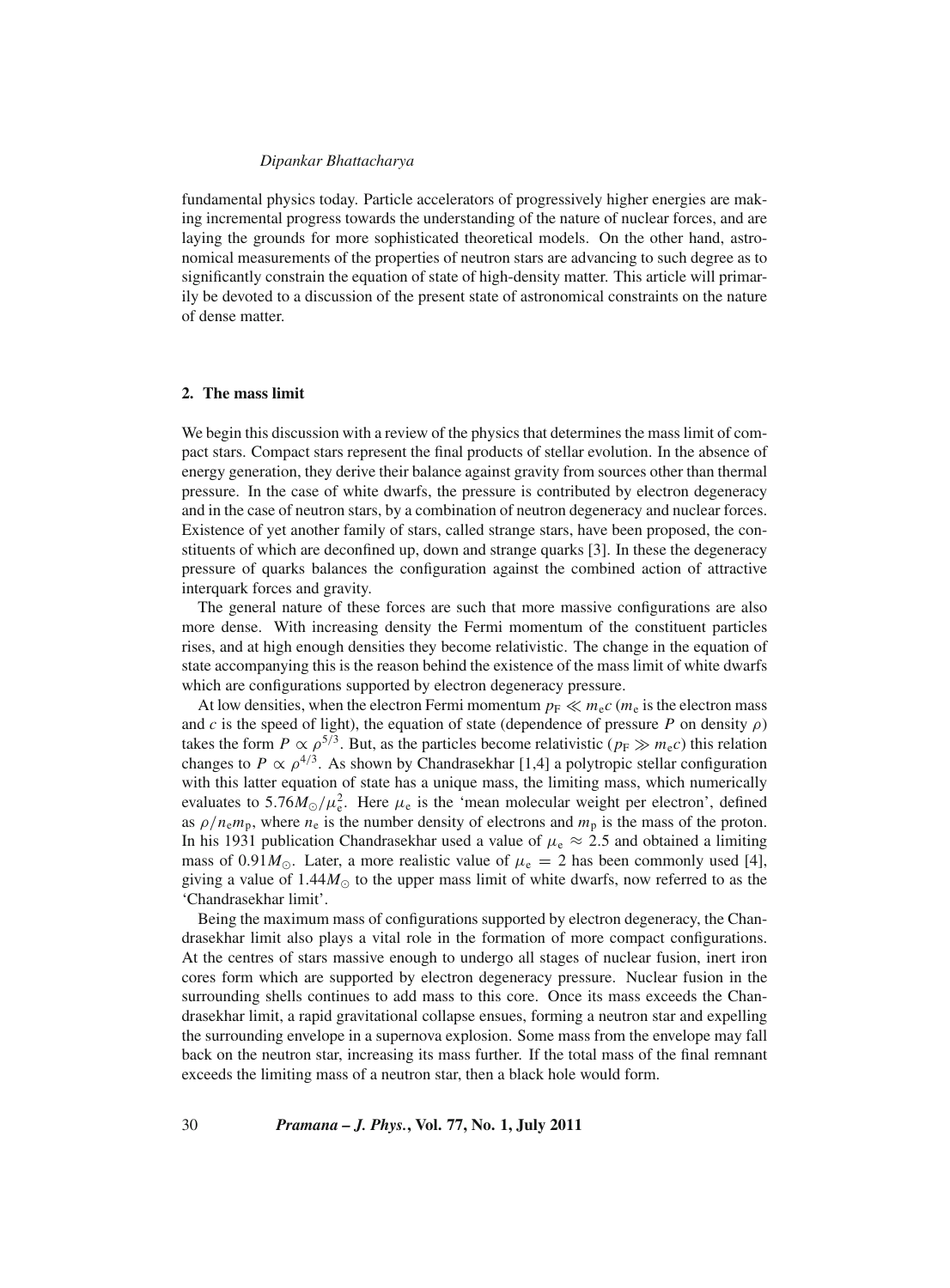This physics of the mass limit, however, does not bear a straightforward extension from the case of white dwarf to that of a neutron star. First, the neutron star is a much more compact configuration, and so explicit inclusion of general relativity becomes essential. Oppenheimer and Volkoff [5] investigated configurations supported by pure degeneracy pressure of neutrons using the full relativistic treatment, and showed that the mass limit in this case comes down to just  $0.7M_{\odot}$ . If this were indeed the true mass limit of neutron stars then, given the formation route outlined above, hardly any neutron star would be expected to exist – all cores exceeding Chandrasekhar mass would directly collapse into black holes. Nevertheless, neutron stars do exist, and it is the repulsive nuclear force at short distance that is responsible for raising the neutron star mass limit significantly above the value obtained for pure neutron degeneracy. Observational determination of the neutron star mass limit, as well as the relation between the mass and the radius of neutron stars, therefore convey important information regarding the nature of short-range nuclear forces. Since this regime of high density is still beyond the reach of terrestrial experiments, constraining the nature of nuclear forces via neutron star studies has become one of the holy grails of modern astrophysics.

Based on extrapolations from laboratory knowledge and different theoretical models, a large number of different equations of state (EoS) have been proposed for matter at high



**Figure 1.** Mass–radius relation of neutron stars in several representative equations of state. The labels indicating the equation of state models are the same as in [14]. Solid lines represent nuclear matter EoS and dashed lines those for pure strange matter. Dotted lines show equations of state involving exotic matter, such as kaon condensate or hyperons, at high densities. The horizontal lines represent the bounds on the mass of PSR J1614 – 2230. Existence of this heavy neutron star rules out most equations of state except some of nuclear matter family (after [13]).

*Pramana – J. Phys.***, Vol. 77, No. 1, July 2011** 31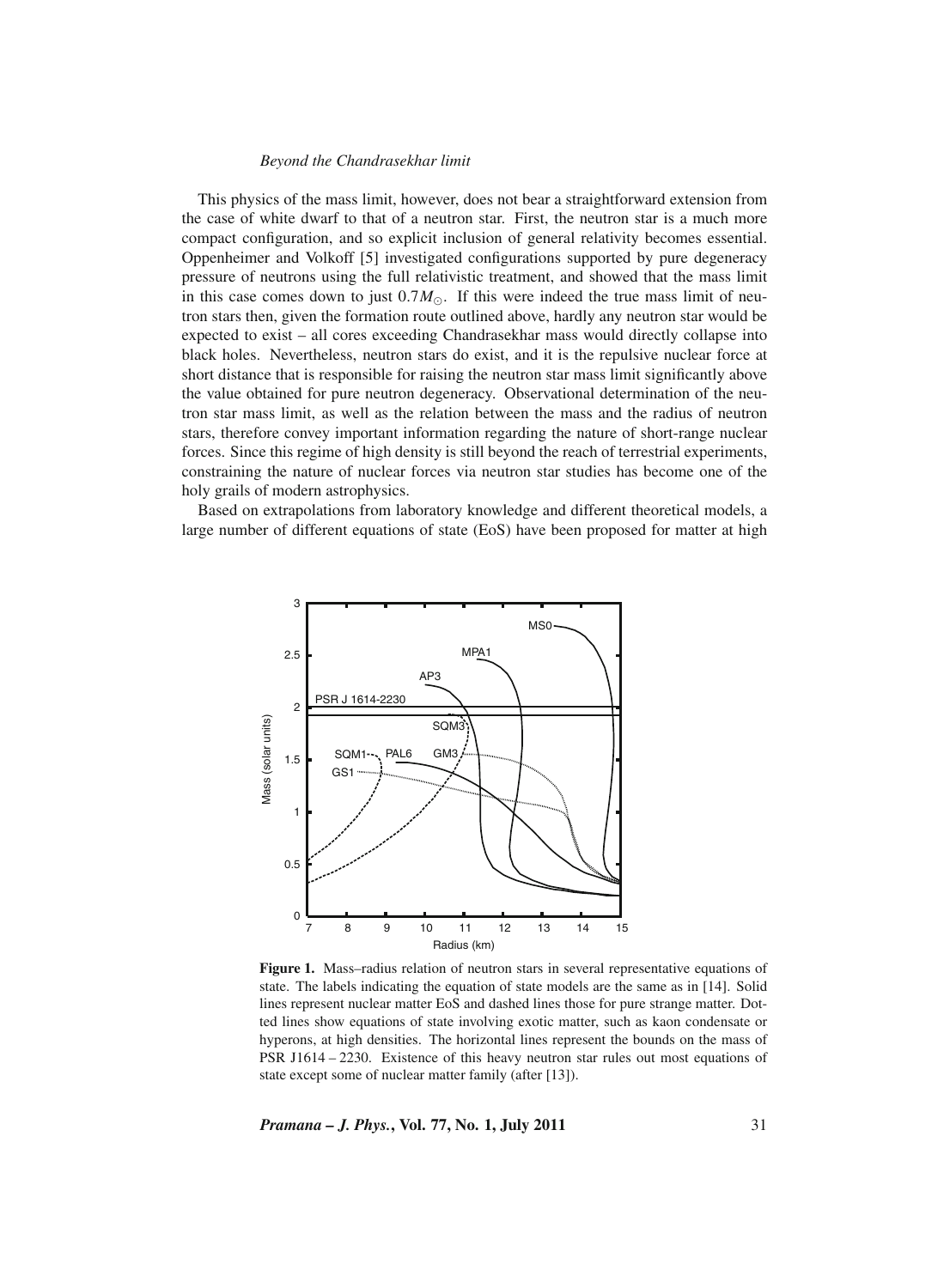densities. These predict different mass limits for neutron stars, as well as different mass– radius relations. It is hoped that accurate astrophysical measurements of mass and radius of neutron stars will help one choose among this great diversity of EoS models. Figure 1 displays the predicted mass–radius relation of neutron stars (and strange matter stars) in a few representative EoS models.

#### **3. Measuring the mass of neutron stars**

Neutron stars in binary systems provide us an opportunity to measure their masses. To date, over 60 mass estimates have been made with varying degrees of accuracy (see [6] for a compilation). The most precise measurements come from some of the binary radiopulsar systems where, in addition to the Keplerian orbital elements, other relativistic parameters such as the precession of periastron, gravitational redshift, Shapiro delay or orbital decay due to gravitational radiation can be measured. A few of the best measured neutron star masses are listed in table 1.

As can be observed from table 1, the well-measured masses of neutron stars lie in the range  $1.25-2.0M_{\odot}$ . At the lower end of the mass spectrum lie neutron stars which have acquired relatively little matter by either supernova fall-back or subsequent accretion from the binary companion. It is to be noted that an  $\sim$ 1.4 $M_{\odot}$  pre-collapse core would result in an ∼1.25*M*<sub>⊙</sub> neutron star after the collapse, the difference being accounted for by gravitational binding energy. Of particular interest, however, is the most massive neutron star reported, PSR J1614−2230. Its mass is already above the maximum mass expected in several proposed families of EoS models. In particular, all known models of strange stars are excluded, and all equations of state that hypothesize exotic matter such as kaon condensate or hyperons in the neutron star core are ruled out (see figure 1). All known EoS models that are compatible with this measurement are of pure nuclear matter [13].

The mass–radius relations shown in figure 1 belong to non-rotating configurations. Only the stable part of the sequence, up to the maximum mass, is displayed for each EoS. These maximum mass configurations also represent the highest density at which stable equilibrium

| System               | $M(M_{\odot})$      | Reference |
|----------------------|---------------------|-----------|
| PSR B $1913 + 16$    | $1.4398 \pm 0.0002$ | [7]       |
| Companion NS         | $1.3886 \pm 0.0002$ |           |
| PSR B $1534 + 12$    | $1.333 \pm 0.001$   | [8]       |
| Companion NS         | $1.345 \pm 0.001$   |           |
| PSR J $0737 - 3039A$ | $1.337 \pm 0.005$   | [9]       |
| PSR J $0737 - 3039B$ | $1.250 \pm 0.005$   |           |
| $PSR J 1141 - 6545$  | $1.27 \pm 0.01$     | [10]      |
| PSR J $1903 + 0327$  | $1.667 \pm 0.021$   | [11]      |
| $PSR J 1909 - 3744$  | $1.438 \pm 0.024$   | [12]      |
| $PSR J 1614 - 2230$  | $1.97 \pm 0.04$     | [13]      |
|                      |                     |           |

**Table 1.** Selected list of measured masses of neutron stars.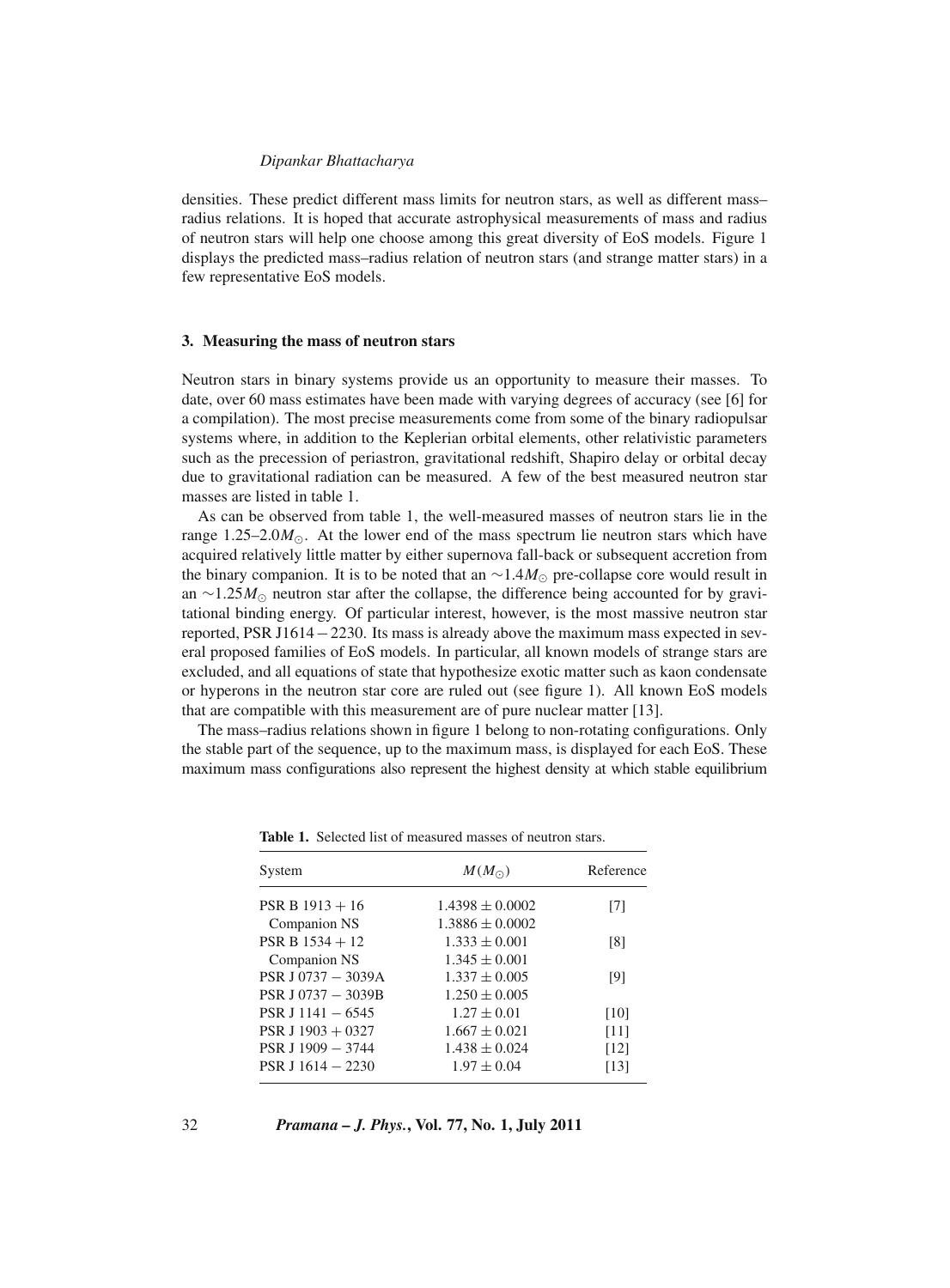can be obtained for the corresponding EoS models. At densities higher than this, radial instability sets in, leading to a collapse of the configuration.

# **4. Rotating neutron stars**

Many neutron stars spin very rapidly. Some could be born spinning fast, but the fastest spinning objects among the known neutron star population have acquired their spin by accreting matter from their binary companions. Rotation of the neutron star alters the internal equilibrium. A given configuration can support a maximum amount of rotation, beyond which mass begins to be shed due to centrifugal force. Cook *et al* [15] computed hydrostatic equilibrium of fully relativistic neutron star models in the presence of rotation, and determined the mass shed limits for various EoS, as a function of the mass of the star. They also determined the radial instability limit of these models, and showed that the maximum mass is somewhat increased in the presence of rapid rotation. Figure 2 displays, in an angular speed vs. mass diagram, the mass shed and radial instability limits for two representative nuclear equations of state  $-$  a soft (FPS) and a stiff one (PS). Also indicated in the figure is the position of the most massive neutron star known, PSR J1614  $-$  2230 [13], and the fastest spin of a neutron star measured so far (PSR J1748−2446ad, spin frequency 716 Hz [16]). It is clear that while the highest measured mass rules out the soft equation



**Figure 2.** Limiting mass and angular velocity of spinning neutron star configurations. Results from Cook *et al* [15] are displayed for two equations of state, one soft and one stiff. Solid lines are the radial instability limits and dashed lines are mass shed limits. For each equation of state, configurations are allowed within the region bounded by these two lines, below their point of crossing. The positions of the most massive neutron star reported, PSR J1614 − 2230 and the angular speed of the fastest rotating neutron star known, PSRJ1748 − 2446ad are also shown.

*Pramana – J. Phys.***, Vol. 77, No. 1, July 2011** 33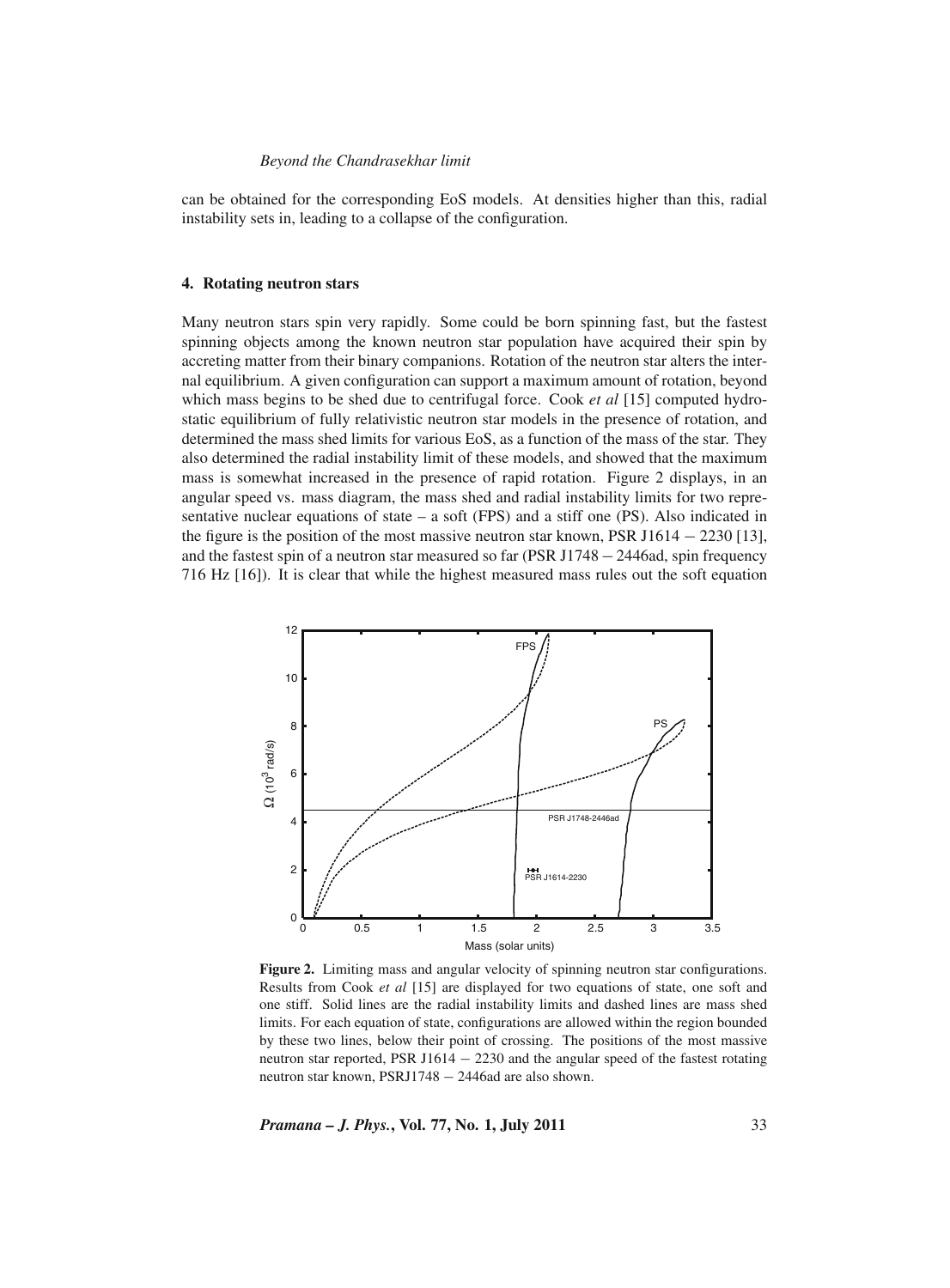of state, the constraints placed by measured spins of neutron stars are so far not very significant. Neutron stars spinning at sub-millisecond periods, if found, would be of great interest from this point of view.

There may, however, be an important barrier to forming neutron stars spinning at submillisecond periods. As mentioned, the fast spinning neutron stars we observe are in fact spun-up by accretion in binary systems. The matter accreting on the star brings in some of the orbital angular momentum and adds it to the neutron star's spin. As the neutron star is spun up, however, unstable non-radial modes are excited, which radiate away angular momentum in gravitational waves [17–19]. As a result the spin-up may never proceed to sub-millisecond periods.

# **5. Measuring the radius**

As discussed in §3, the recent measurement of the mass of PSR J1614−2230 provides one of the strongest observational constraints on the equation of state so far. However this still leaves a wide variety of nuclear equations of state to choose from, as can be easily seen from figure 1. Further refinement of the constraints could come from the measurement of both mass and radius of a few neutron stars, which can help isolate which mass–radius relation the neutron stars actually follow. At present, accurate and reliable measurements of neutron star radii are not yet available, but serious efforts are on in this direction.

It is to be noted that for nuclear matter EoS models that allow neutron stars as heavy as ∼ 2*M*<sub>⊙</sub> to exist, the stellar radius is nearly independent of mass (see figure 1), except in regions close to the lower and upper mass limits. As a result, a precision measurement of radius could in itself be of significant help in discriminating between these equations of state, even when the mass estimate is relatively crude.

One of the traditional methods for estimating radius of the neutron star involves the use of thermonuclear X-ray bursts seen in low-mass X-ray binaries. In X-ray bursters, matter accreting on the neutron star accumulates for a while and then ignites in a thermonuclear flash, causing the X-ray luminosity to suddenly rise. The luminosity then declines over the next minute or so. Spectral measurements during the cooling phase of the burst allow the estimation of colour temperature, which can then be combined with the measured luminosity to yield an estimate of the radius of the star. The normalization of a black body spectral fit is proportional to the quantity [20]

$$
K \equiv \left(\frac{R_{\rm app}}{D}\right)^2 = \frac{R^2}{f_c^4 D^2} \left(1 - \frac{2GM}{Rc^2}\right)^{-1},
$$

where *D* is the distance to the star, *R* its radius and *M* its mass. The 'colour factor'  $f_c$ accounts for the correction to be applied to the derived temperature, because of the non-Planckian nature of the spectrum. It is assumed that in the tail of the burst, where this method is applied, the entire surface of the neutron star radiates uniformly.

While this concept appears simple, the method suffers from many systematic uncertainties, particularly in the estimate of the colour factor. Continued improvement in spectral measurements as well as in theoretical modelling have contributed to significant progress in the past few years, but a consensus is yet to be achieved. Özel *et al* [21], using a carefully

34 *Pramana – J. Phys.***, Vol. 77, No. 1, July 2011**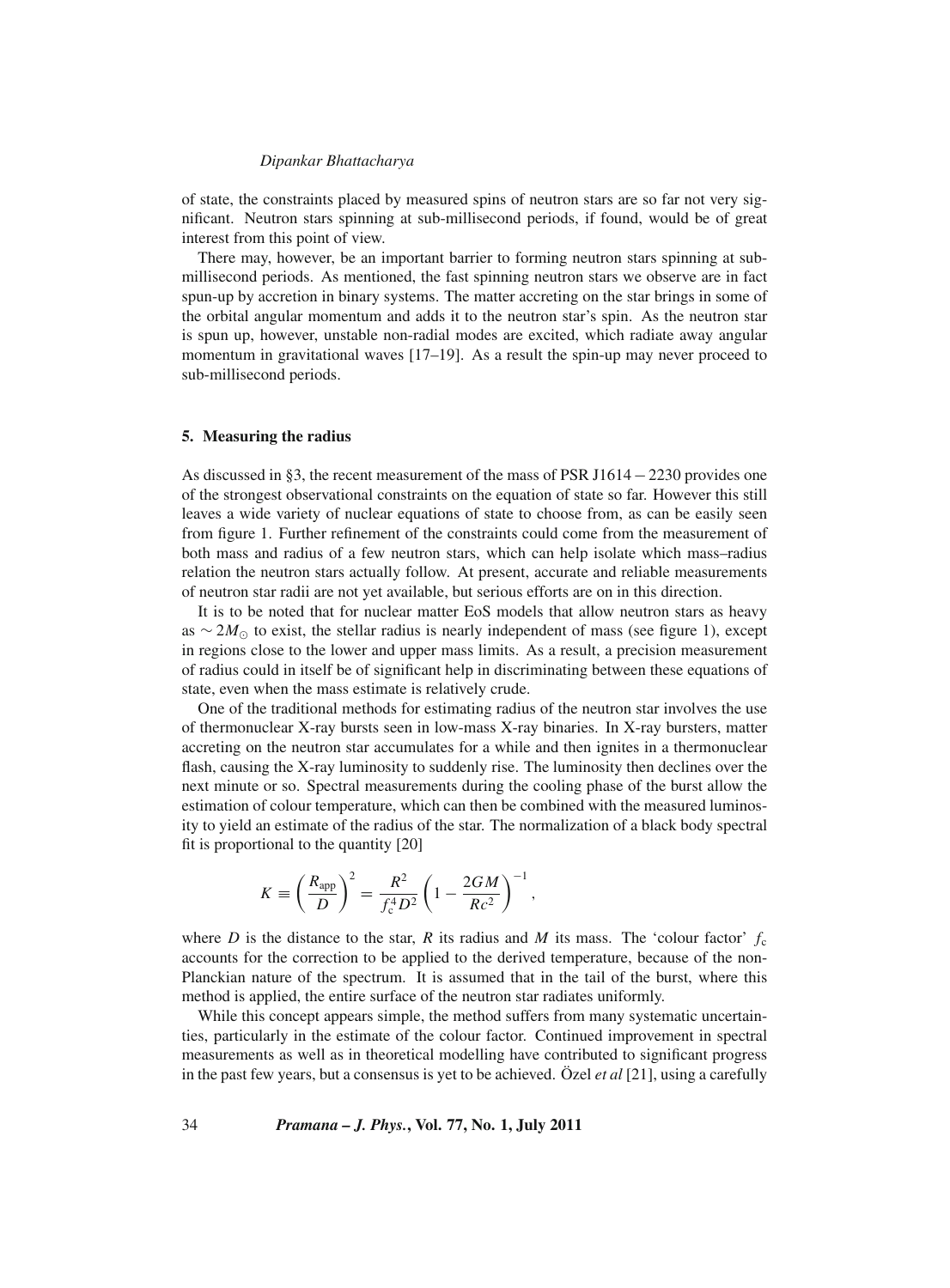selected set of X-ray burst sources and a class of neutron star atmosphere models, derive fairly tight constraints on the masses and radii of three neutron stars. These estimates appear to favour neutron stars being slightly more compact than that predicted by EoS models that are consistent with the mass of PSR J1614 − 2230. However, Suleimanov *et al* [22], using a different set of atmosphere models, obtained constraints which were far less restrictive. More work is clearly needed to refine the models and reconcile these differences, but this remains one of the most promising methods to constrain neutron star radii in the near future.

Another approach that has been proposed involves the modelling of pulse profiles of X-ray pulsars. A neutron star, being very compact with radius only a few times its gravitational radius, contributes to strong light bending of radiation emanating from its surface. Even if the emitting region is a point on the surface, a distant observer is able to view it over a wide range of rotation phases. As a result, the degree of modulation of pulsed radiation is reduced, and the amount of reduction is a function of the radius of the neutron star. This effect can be used to put a lower limit on the ratio *R*/*M*. With high-precision measurement of the pulse profile, one can resort to detailed modelling to strongly constrain this ratio [23]. However, observations of precision adequate enough to use this method effectively will be possible only with next-generation, highly sensitive X-ray observatories.

Yet another method of putting an upper limit on the stellar radius derives from the fluctuation spectrum of X-ray intensity arising from the accretion disk around a neutron star in an X-ray binary. Strongest constraints from this method result when the accretion rate is high, and the magnetic field of the neutron star is weak, allowing the disk to extend very close to the neutron star surface. The intensity fluctuation spectrum of such systems show distinct peaks of quasiperiodic oscillations (QPO) of near-kilohertz frequency, called 'kHz QPOs' [24]. The highest frequency peak in the intensity fluctuation spectrum is attributed to the Keplerian frequency at the inner edge of the accretion disk, and hence provides a measure of  $R_{\text{in}}$ , the inner radius of the disk. This also serves as an upper limit on the radius *R* of the neutron star. The maximum kHz QPO frequency reported till date is 1330 Hz [25] which constrains *R* to be less than 10–15 km for masses in the range  $0.5-2M_{\odot}$ , but still accommodates most of the EoS models under discussion.

A measure of the inner radius  $R_{\text{in}}$  of the disk can also be provided by iron K shell emission lines observed in the X-ray spectra of such systems. The extreme red wing of the observed lines are shaped by the relativistic Doppler shift and the gravitational redshift in the innermost parts of the accretion disk. Thus a measurement of such a line profile with high signal-to-noise ratio can be used to constrain the inner disk radius. Recent observations, particularly with the *Suzaku* X-ray mission, are beginning to provide good measurements of the line shape. While the resulting constraints in the neutron star *M*–*R* plane are not yet discriminating enough, this method appears to hold much promise for the future [26].

# **6. Seismology**

In the wake of the extremely powerful X-ray/ $\gamma$ -ray hyperflare of the strongly magnetized neutron star SGR 1806 − 20 on 27 December 2004, the declining X-ray intensity showed periodic, 7.5-s oscillations corresponding to the rotation period of the star. Superposed on

*Pramana – J. Phys.***, Vol. 77, No. 1, July 2011** 35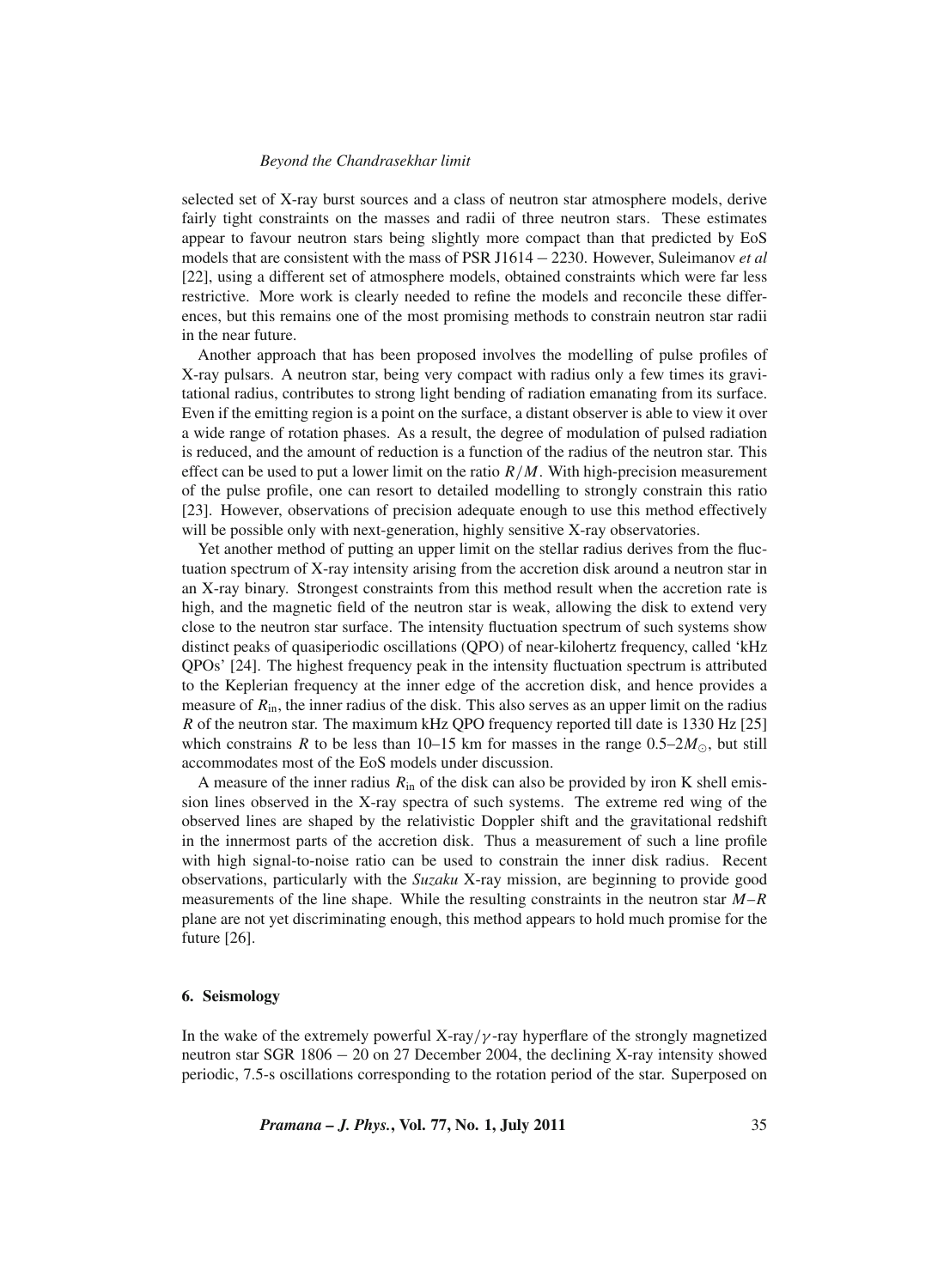this periodic variation, quasiperiodic oscillations of various frequencies (18, 26, 29, 92, 150, 625, 720, 976, 1840 and 2384 Hz) were discovered [27,28]. This neutron star belongs to a class of objects called 'magnetars', whose radiation is thought to be powered primarily by the release of stored internal magnetic free energy [29]. This energy appears to be released in bursts of varying magnitudes, most probably accompanied by cracking and rearrangement of the crust. The 27 December 2004 flare is so far the strongest known from any such object, and is likely to have excited a host of seismic oscillations in the neutron star. The observed quasiperiodic oscillations are believed to be the signatures of such seismic oscillations. Interpreted as pure crustal modes, these constrain the crust thickness to about 10–13% of the stellar radius [28]. Constraints on the equation of state can be derived from those on the crust thickness, although what is obtained from the present data is not yet very strong. Accumulation of more such observations in the future, particularly of a wider spectrum of seismic oscillations, would be very valuable in providing an independent set of constraints on the equation of state. Apart from magnetar flares, it may also be possible to use future gravitational wave observations to derive seismic signatures of neutron stars [30].

# **7. Concluding remarks**

The past decade has seen a very significant progress in the observational determination of the fundamental properties of neutron stars such as their masses and radii. Important constraints on the equation of state of neutron stars are already beginning to emerge from these observations, and these constraints are gradually becoming stronger and more refined. The trend is set to continue with new radio millisecond pulsar surveys and timing programmes, more sensitive studies of X-ray burst spectra and improved modelling, continued X-ray timing over wider energy bands with forthcoming missions such as Astrosat (India) and LOFT (ESA). Atomic lines from neutron star surface are likely to be detected with highly sensitive missions like the proposed International X-ray Observatory, leading to new constraints on surface gravity. Neutron star seismology is also an exciting new prospect on the horizon, particularly with new-generation gravitational wave observatories.

Soon after introducing the concept of mass limit in the literature of stellar physics, Chandrasekhar [31] remarked:

We may conclude that great progress in the analysis of stellar structure is not possible before we can answer the following fundamental question:

*Gi*v*en an enclosure containing electrons and atomic nuclei, (total charge zero) what happens if we go on compressing the material indefinitely?*

Today, one is beginning to be able to turn this around and probe the nature of ultradense matter using astronomical observations themselves.

# **References**

- [1] S Chandrasekhar, *Astrophys. J.* **74**, 81 (1931)
- [2] E Stoner, *Phil. Mag.* **7**, 63 (1930)

36 *Pramana – J. Phys.***, Vol. 77, No. 1, July 2011**